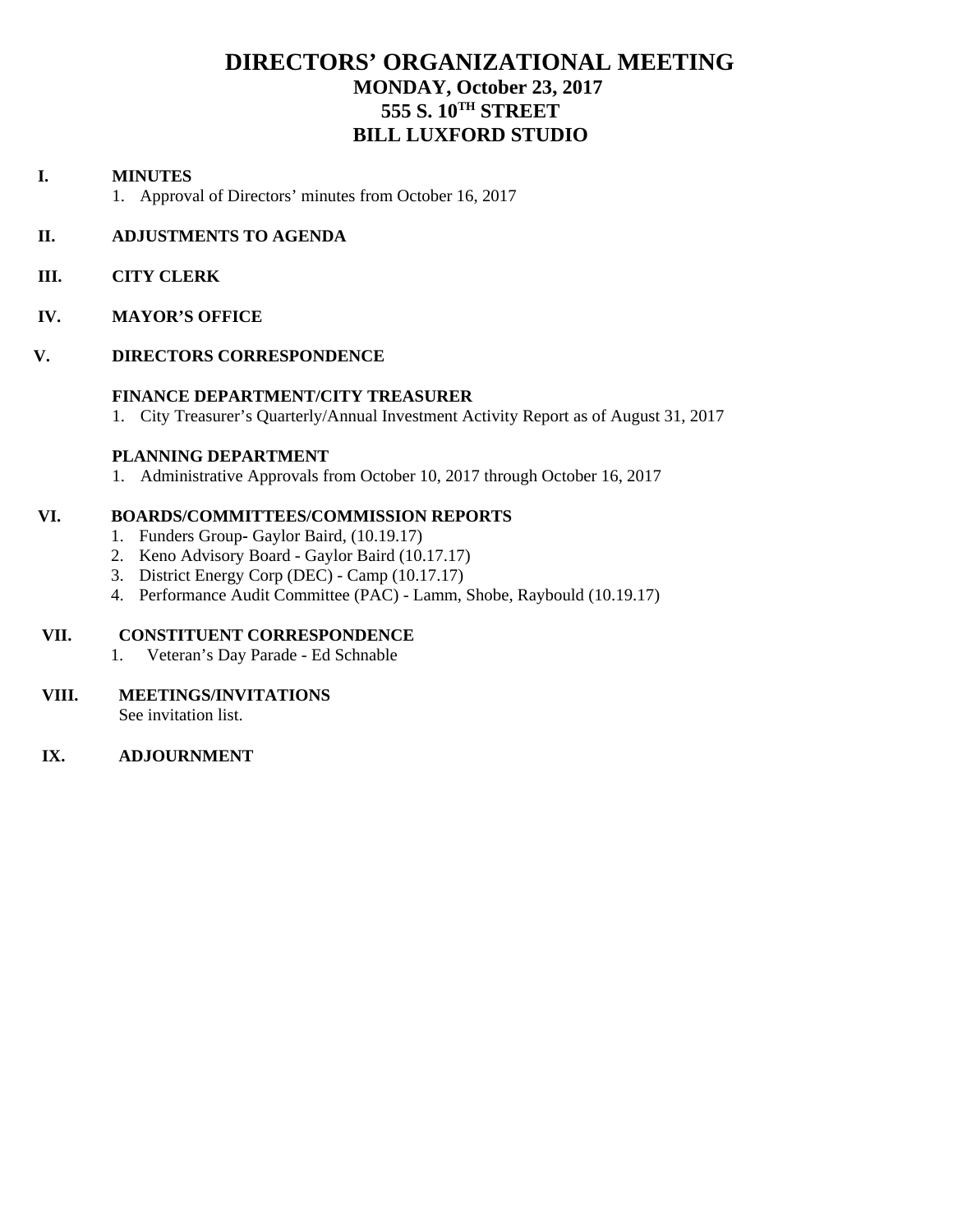# **MINUTES DIRECTORS' MEETING Monday, October 23, 2017**

**Present:** Roy Christensen, Jane Raybould, Carl Eskridge, Bennie Shobe, Cyndi Lamm, Jon Camp, and Leirion Gaylor Baird

 **Others Present:** Teresa Meier, City Clerk; Rick Hoppe, Chief of Staff, Mayor's Office. Jeff Kirkpatrick, City Attorney. Other Department Directors' present.

Chair, Roy Christensen opened the meeting at 2:02 p.m.

# **I. ADJUSTMENTS TO AGENDA**

None

### **II. CITY CLERK**

Under Consent Agenda – Petitions & Communications the online Agenda had incorrect dates for the following: Item 14 had a date of November  $20<sup>th</sup>$  but it should be November  $6<sup>th</sup>$ Item 15 had a date of November  $6<sup>th</sup>$  but should be November  $20<sup>th</sup>$ Under Public Hearing - Resolutions - Item 25 has a Motion to Amend No. 1

## **III. MAYOR'S OFFICE**

On Item 26 – Regarding the SouthPointe Pavilions change of Resolution, there have been a few questions; the Law Department is here to answer any questions should any Council member have any.

Miki Esposito, Director, Public Works & Utilities and Tim Byrne, Street Maintenance Manager, Public Works & Utilities, provided a presentation on winter preparedness and Operational Updates which included a brief overview of the City of Lincoln's snow operations online homepage. The website is located at www.lincoln.ne.gov. Key word: snow will provide real time information to constituents. The information will be updated nightly. Initiatives currently in progress include: Snow Route Optimization – provide in-cab guidance reducing operator fatigue (no more paper maps). Optimize travel paths to increase route efficiency which will include the installation of 10" tablets in the cabs of the equipment. Automatic Vehicle Location (AVL) – Assets are being up-fitted with AVL for better informed, real-time decisions, monitor progress, and have the ability to generate historical data. These changes will allow City staff to make the best assessments under given weather conditions with real-time information. This information will allow citizens to stay appraised of our progress in real-time versus the current static map.

Brandon Kauffman, Finance Director, provided follow-up information on the West Haymarket Joint Public Agency (WHJPA) and Pinnacle Bank Arena Revenues. The WHJPA revenue is at \$19.2 million, which does not include arena revenue. The WHJPA revenue includes: occupation tax, federal debt subsidy, DEC Customers. The arena revenue is \$9.6 million. Of that \$9.6 million, \$6.1 million is transferred back to the WHJPA and generated from: premium arena seat revenue, arena sponsorships, UNL rent, and parking. The arena revenue is at \$3.5 million and includes: direct event income, ancillary income, and other event income. The generated revenue then goes towards operating expenditures which includes but is not limited to: personnel expenses, services, and debt. \$1.7 million from the WHJPA is then transferred back to the arena to help fund operations. Total net Arena Revenues: \$9.6 million. Total Operating Expenses for the arena: \$5.3 million. Arena Over/Under: \$4.3 million. The more revenue that goes into the WHJPA helped with the bond coverage ratios when the original bonds were issued. From a budgetary standpoint this set up gives more control that the WHJPA has over the operator who is running the arena. Projections show 2% growth in revenue which shows sufficient coverage to meet all the obligations.

# **IV. BOARDS/COMMITTEES/COMMISSION REPORTS**

### **1. Funders Group** – Gaylor Baird (10.19.17)

Gaylor Baird reported there was a presentation primarily from the Nebraska Children and Families Foundation. They have been working on Community Response Development which is a coordination prevention system to prevent individuals from entering in the Health and Human Services Assistance. They are focused on building